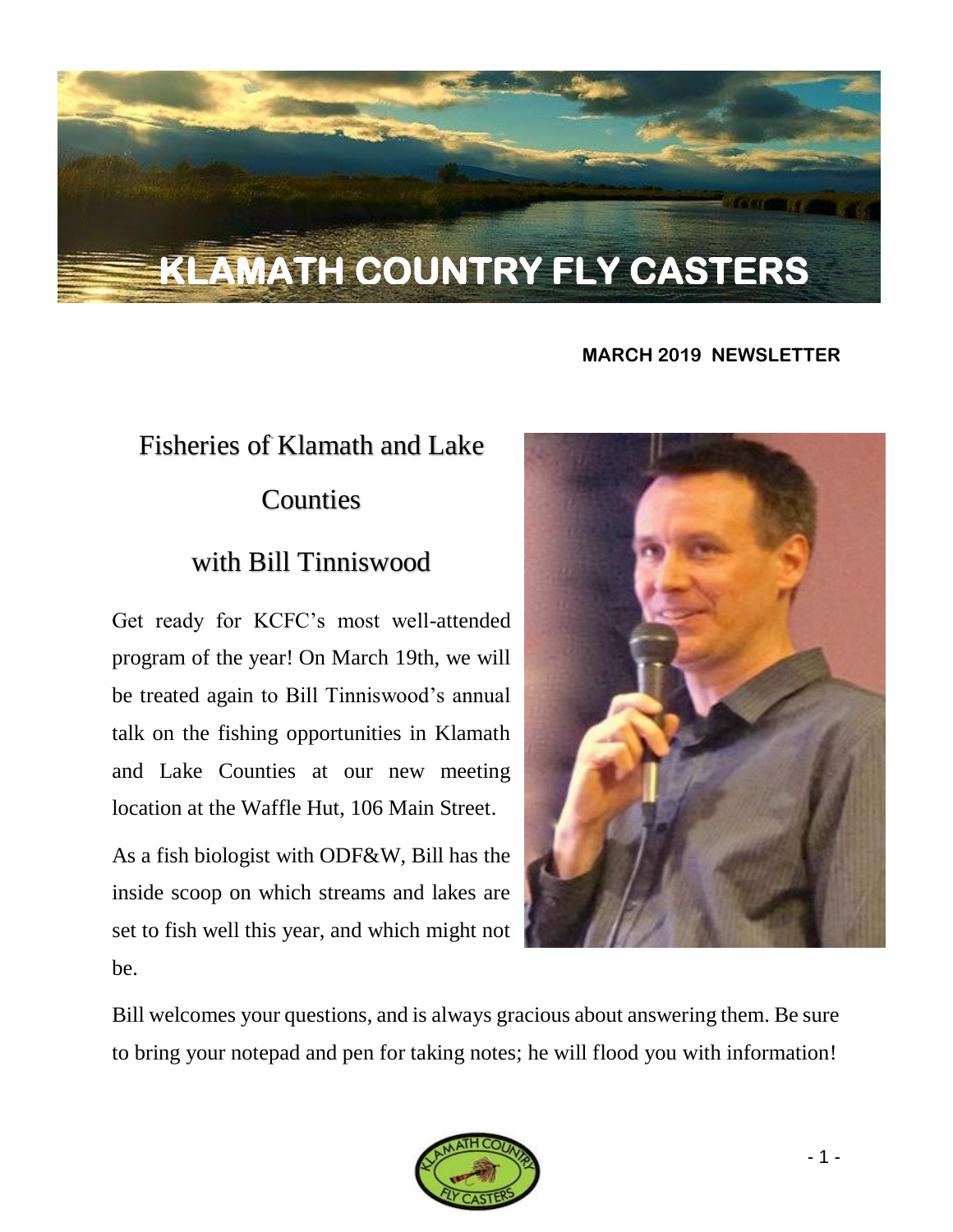### **CALENDAR**

Mar 19<sup>th</sup> - Club Meeting at the Waffle Hut Restaurant - Speaker: Bill **Tinniswood** 

Apr 21<sup>st</sup> - Club Meeting at the Waffle Hut Restaurant - Speaker: Steve Day

May 21<sup>st</sup> - Annual Club Fundraising Auction at Running Y Ranch

JUN 1<sup>st</sup> - Club Annual Casting Clinic at Moore Park

#### **OFFICERS AND BOARD**

**Carol Ann Meadows** [meadows.carolann@gmail.com](http://meadows.carolann@gmail.com/) President

**John Krueger** [jk@timefliesoutfitters.com](http://jk@timefliesoutfitters.com/) Vice President/President Elect

> **Peg Edwards** [edwrmed@aol.com](mailto:edwrmed@aol.com) **Treasurer**

**Peter Calvo** [nogndr@qwestoffice.net](mailto:nogndr@qwestoffice.net) **Secretary** 

**Dick Siemens** [resiemens@centurytel.net](mailto:resiemens@centurytel.net) Past President

**John Hyde** [yamsiranch@hughes.net](mailto:yamsiranch@hughes.ne) Board Member

> **Bob Kingzett** [bobk@wendtff.org](mailto:bobk@jeld-wen.com) Board Member

**Lois Krueger** [lk.timefliesoutfitters@yahoo.com](mailto:lk.timefliesoutfitters@yahoo.com) Board Member

> **Jim Ricks** [mtnestinor@gmail.com](mailto:mtnestinor@gmail.com) Board Member

### **THE KCFC MISSION STATEMENT**

We, the Klamath Country Fly Casters, out of a vital interest in the sport of fly fishing, do hereby join to promote fly fishing as a method of angling, to encourage youth to learn this method of angling, and to promote and participate in meetings to educate all persons in the many aspects of fly fishing as a sport. We agree to make every effort to protect and improve fishing resources in our area by encouraging the practice of catch and release fishing of wild, native fish and by supporting fly fishing organizations in other areas in the overall quest for improvement and perpetuity of fishing resources.

The members of the board of Klamath Country Fly Casters put forth this statement:

"We invite people to become board members of the Klamath Country Fly Casters who wish to promote a healthy and harmonious sense of collegial spirit within the environmental milieu of our board. We on the board choose to care for the well-being of board members, Club members, and for our fly fishing community. We ask those who want to be board members to practice positive intervention, to work harmoniously with other board members, and be willing to promote well-being amongst fellow members of the Klamath Country Fly Casters and our community."

### **COMMITTEES**

Conservation: Mark Hereford Education Events: John Krueger FFI Liaison: Dale B Zemke Fly Casting Events: John Hyde Fly Tying Events: Ralph Carestia Membership: Mark Kelley Mentoring: Dave Biddison

Monthly Raffle: Peg Edwards Newsletter, Budget & Communications: Dale B Zemke Outings: Kris Henry Programs: Bob Kingzett Social Events & Auction: Lois **Krueger** 

Regular KCFC meetings are held on the third Tuesday of the month, September through May, at the Waffle Hut 106 Main Street, Klamath Falls. Dinner starts at 6:00 with the meeting beginning at 7:00. Board members, please be there at 5:00.

The KCFC website is: [www.klamathcountryflycasters.com](http://www.klamathcountryflycasters.com/)

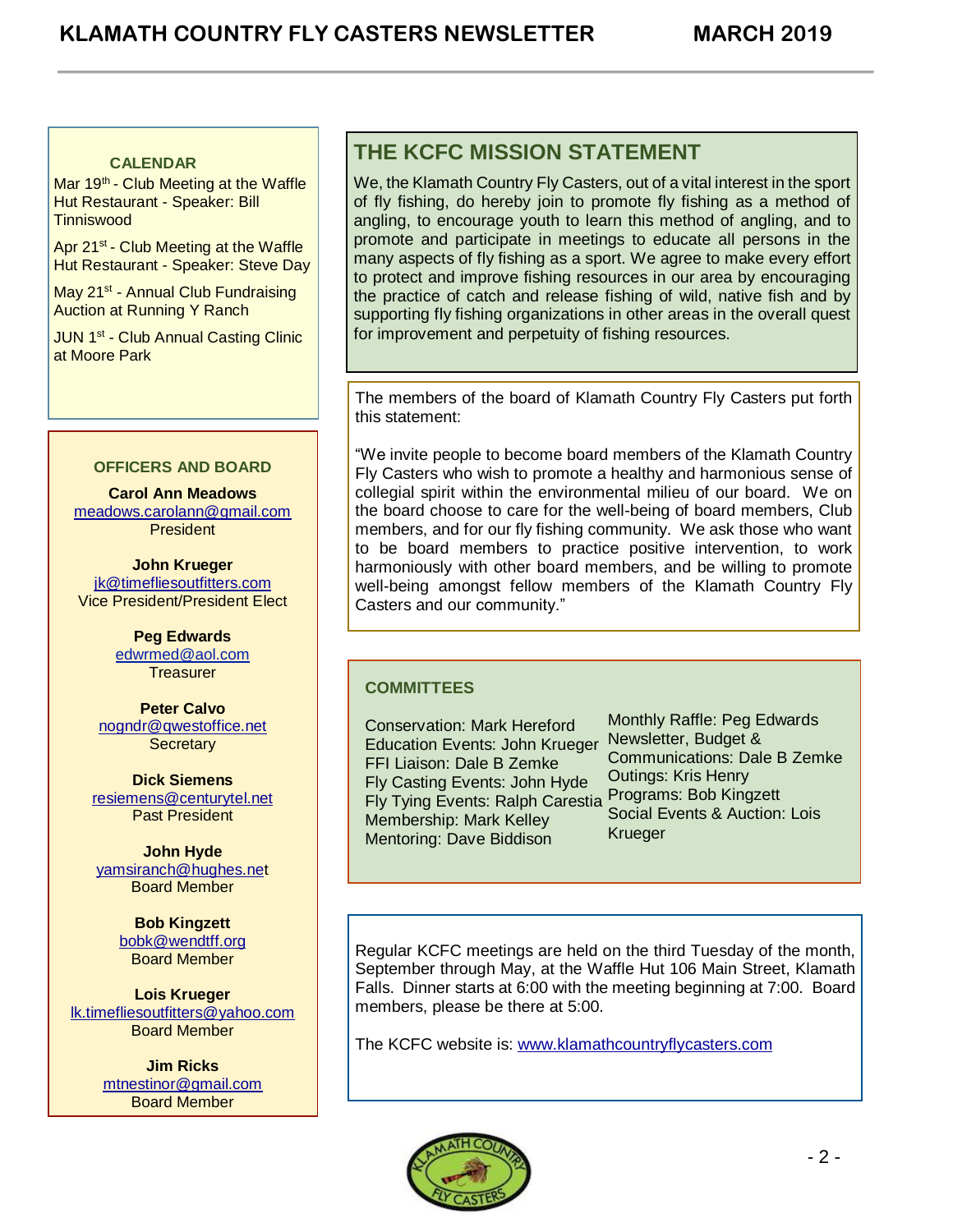## **PRESIDENT'S MESSAGE**

from Carol Ann Meadows

By the calendar, we are about three weeks away from the official start of Spring. As I type this, guess what? It's snowing. I don't know whether to add, "again," or "still!" Although I know that all this snow will ultimately be good for our water year totals, and will fill the reservoirs, it certainly is not helping my Spring fever!



I hope many of you will attend the Northwest Fly Tyer and Fly Fishing Expo coming up very soon, March 8-9, at the Linn County Expo Center in Albany. There is always an amazing array of vendors, expert fly tyers, classes, and demonstrations. It's also a great chance to meet fellow fly fishers and make new contacts.

Did you enjoy the Waffle Hut as a meeting place? Do plan to be there early for our March meeting with ODF&W Fish Biologist, Bill Tinniswood. If you are not very familiar with the fisheries in Klamath Country, this program is a must. Bring a notepad and pencil so you can remember all the hints Bill gives about where the hot fishing will be this year. If you are lucky enough to have fished around here for years, Bill will provide information about which of your favorite spots might be especially good in 2019. This meeting is always well-attended, and the folks at Waffle Hut will open the adjacent room so we will have more space. Bring a friend!

Forty-eight years ago, on March 30, 1971, 47 people joined together in Klamath Falls to start a club based on the sport of fly fishing. It is great to know that their germ of an idea has grown into who we are today. I am positive that we will continue to advance the ideals of KCFC into the future.

**Carol** 

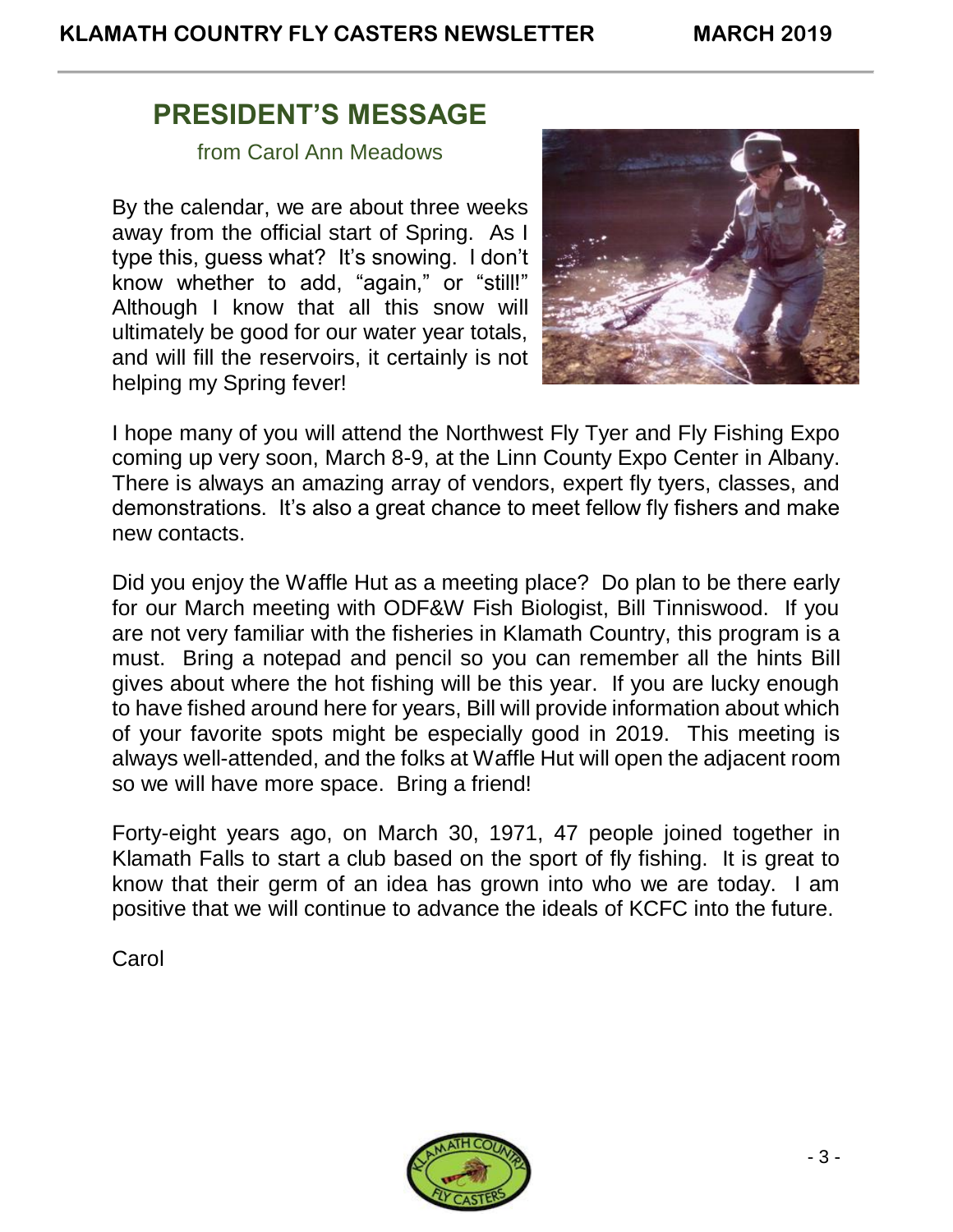# Klamath Country Fly Casters Founded March 30, 1971

Founders, listed in the order of the original charter.

Jim Garvay, President G. D. Massey Larry Massay Robert Massey **Ron** Rathbone Cecil Jeanings Jack LaGrande Frank Layton  $C \subset \text{Connam}$ Bob Henry Henry Haficek Gordon Huber Myron Murray Dick Briggs Wallace Uerlings **Mike Raynolds** Lacy Longmire Polly Rosborough Robert Beach Leo Morstad

Orville Griffith Sid Bargdorf Gordon Herron William Heckle Ray Billings F. H. Tillman Layland Mitts David Boss Don Niver I en Volland James Leard Dick Winter Mike Winter Madge Winter Gudge Donald A. W. Piper Gene Williams Bryan Waybrant Norman Uerlings Bill Huff Keth Heary

A. G Wiggens Robert Dixon Raymond Brown Farl Johnson James Wegs Rudi Huber Lockett Ballard

> Honorary Members **Bill Nebon** Dan Callahan Frank Moore Stan Knouse

These members were present at the first club meeting and provided essential help in forming the Klamath Country Fly Casters

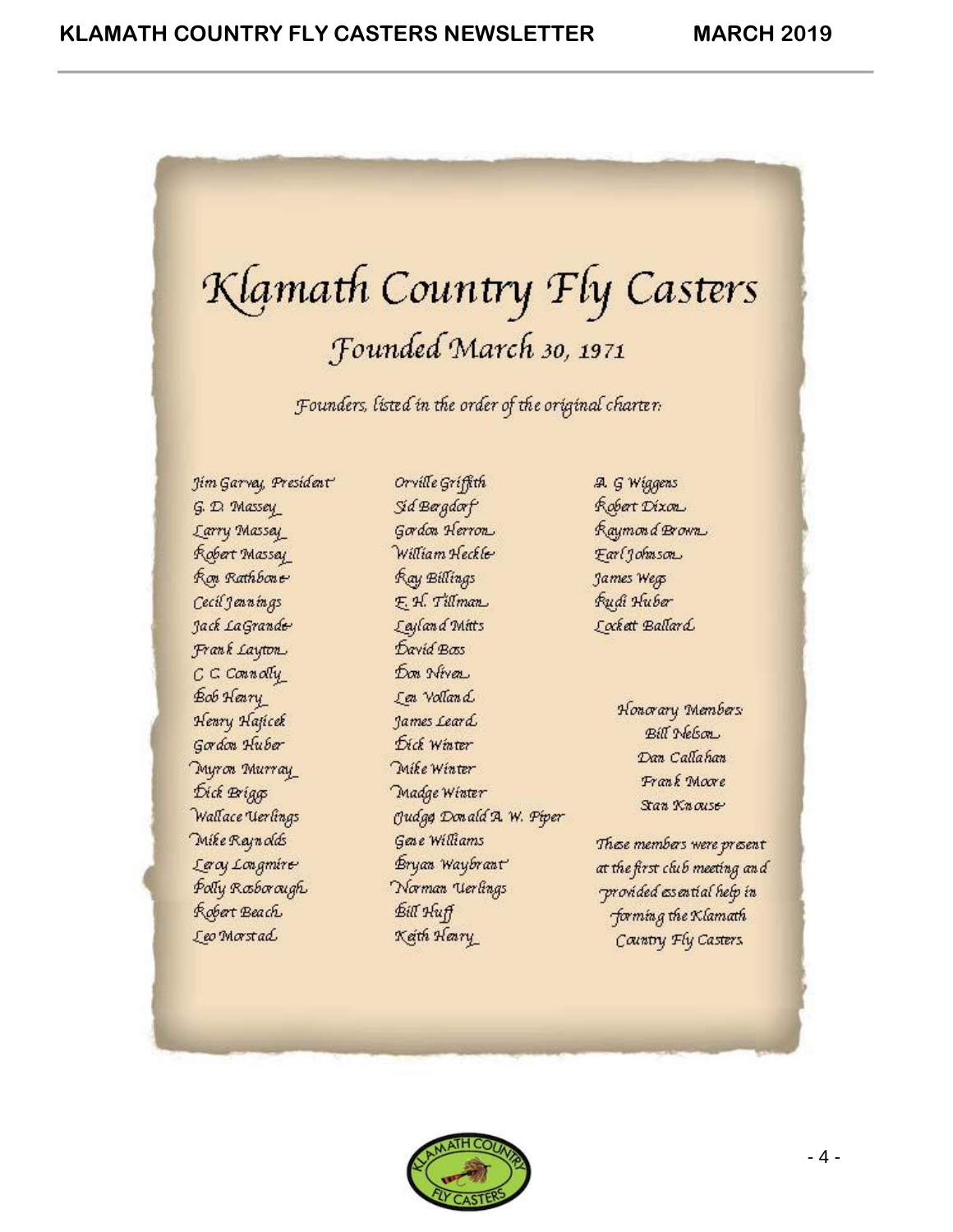# **Nymphing** without Indicators

# **lim McLennan**

Indicators make nymphing easy, but on some heavily fished streams, conditioned fish stop feeding when they see them.

Large indicators can create a large disturbance on the water when they land. In flat water, you may be better off greasing part of the leader with fly floatant so that it floats high and is visible. Watch it for any movement to detect strikes.

Without an indicator, you can control the depth of your fly manually with your rod tip. When water depth varies greatly, as it does near boulders and in pocket water, the fixed depth provided by a strike indicator becomes a handicap. Because it's annoying to constantly adjust your indicator, most people don't do it, and either fish over trout's heads most of the time or just fish water suited for their rig.

Leaders without indicators slice through the surface currents, allowing the nymph to drift at the proper speed near the stream bottom. Because surface currents are faster than bottom currents, an indicator tends to pull the subsurface fly along the bottom unnaturally fast.

Indicators don't indicate every time a fish strikes, or by the time they do twitch, the fish has spit out the fly. Fish without an indicator, and you'll learn to look into the water for signs of a take-a white mouth, a flash.

Fashion a built-in strike indicator by attaching a short length of Amnesia to your fly line to use as a leader butt and tie a perfection or nonslip loop to the end of it.

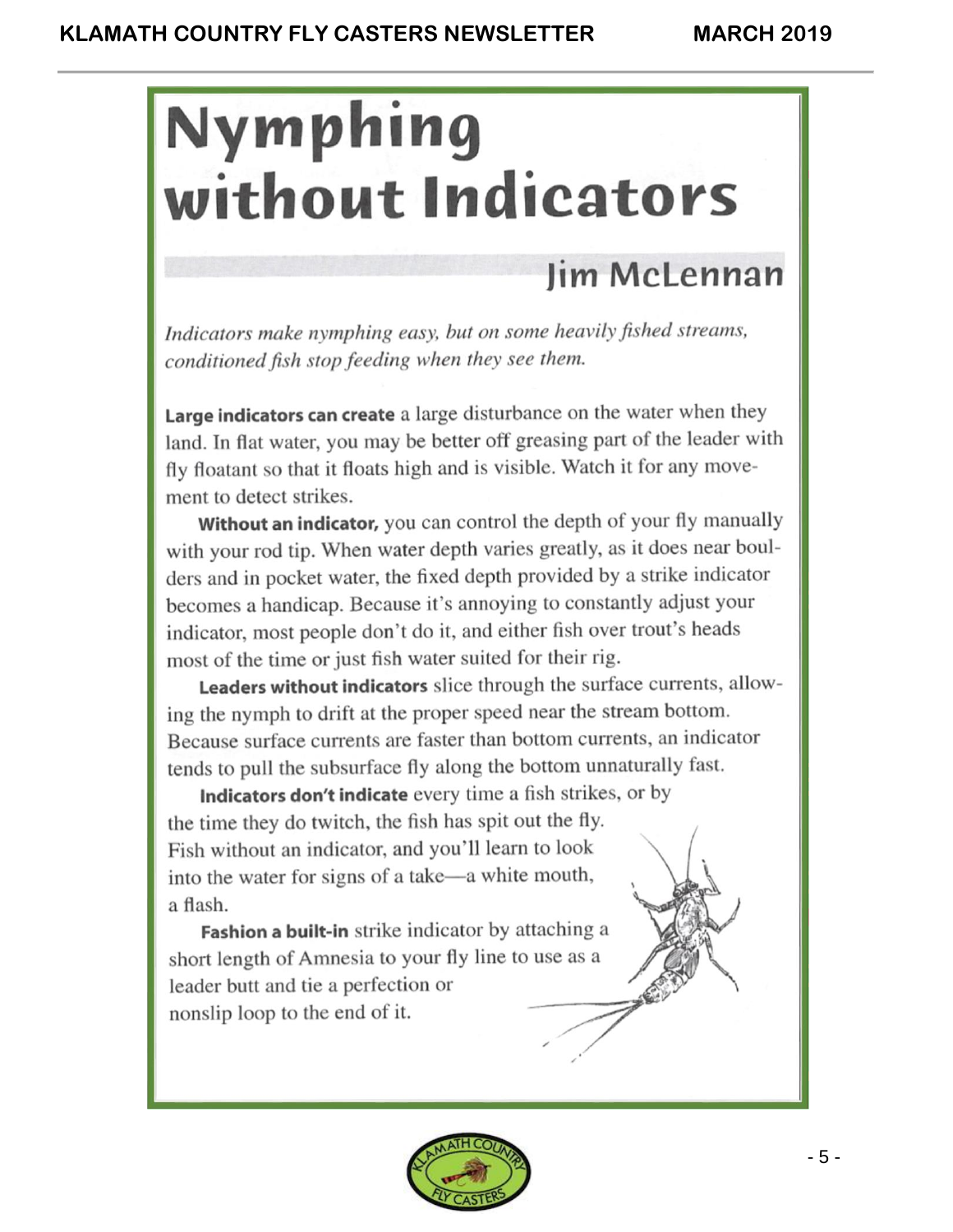

# **IT'S THAT TIME AGAIN! Members! Members! Members! We need your help....**

Please start thinking about items for the club auction on May 21st. If you have an item to donate, which could be gently used or new fly fishing items and equipment you no longer use, gift certificates from your favorite store or restaurant, gift baskets, gift cards, (example; car wash gift cards, movie tickets etc.) a monetary donation (used to purchase items for the auction) please get them to Lois Krueger or one of the other auction committee members.

It's right around the corner and we are planning another exciting auction this year!

Thank you for your continued support



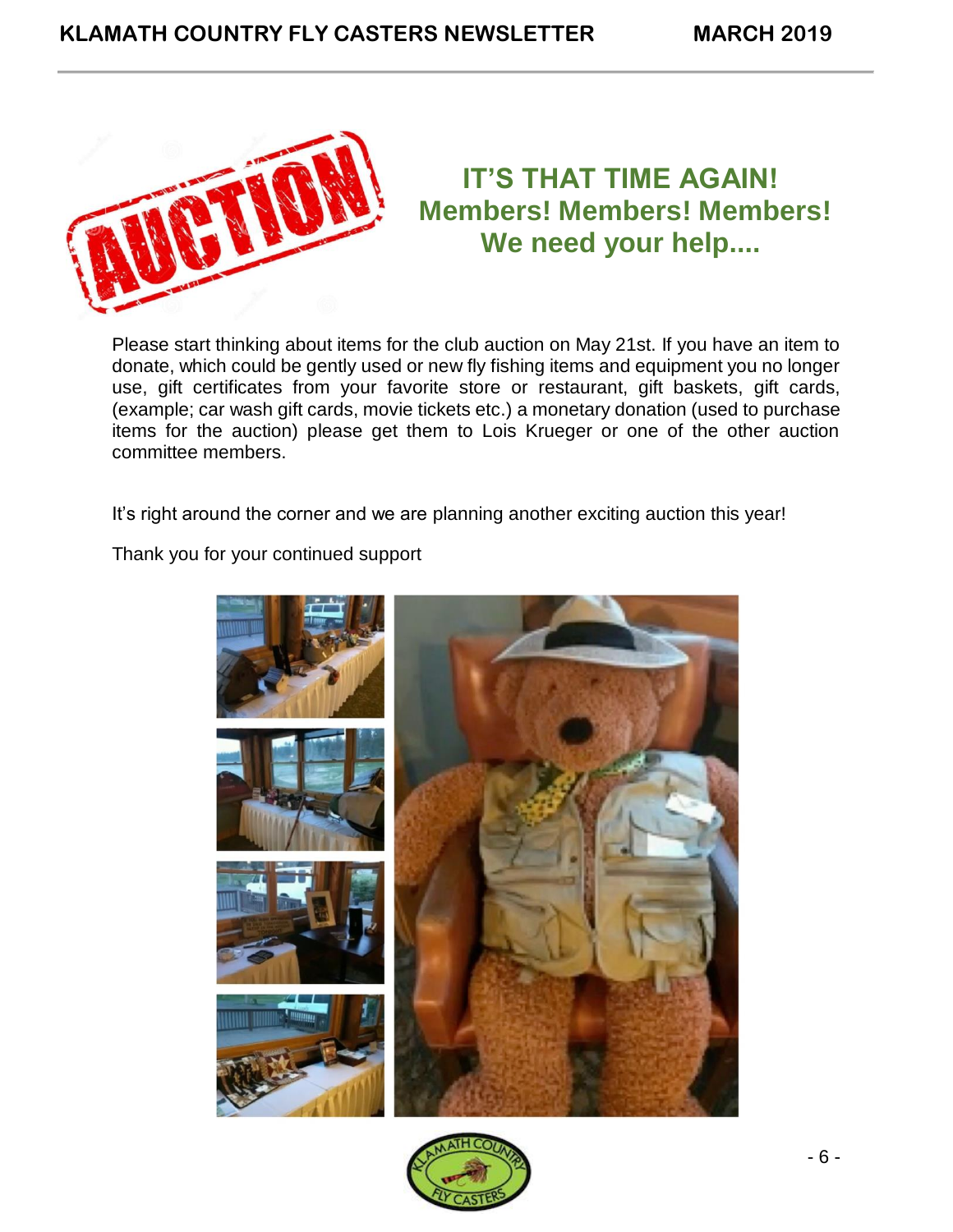# **Fishing with Club Members:**

If you decide to go fishing and would like some company, take some club members fishing with you. Contact Kris Henry at 541-880-8105 or [http://kj9henry@gmail.com](http://kj9henry@gmail.com/) and give about 4 days' notice of the fishing event to provide time to get the word out. Leave Kris your telephone number or email so that others can contact you about going fishing with you. Kris will then see that the word of the event gets out in a club-wide email to announce your invitation to go fishing, and he will tell those interested to contact you directly.

# **Reminder - the following offer PAID MEMBERS of the Klamath Country Fly Casters Club discounts when making a purchase**

Parker's Rod & Gun Rack at 7364 S 6<sup>th</sup> St offers a 10% discount on purchases when a current club membership card is presented

The Ledge at 369 S 6th St offers a 10% discount on purchases when a current club membership card is presented.

Timeflies Outfitters at 541-539-1505 or [jk@timefliesoutfitters.com](mailto:jk@timefliesoutfitters.com) offers up to a 15% discount on fly tying materials & tools as well as all fly fishing gear & flies, to current members of the Club

keep meaning to tell you that Peg has Cabella's catalogs available and has the ability to order our logo embroidered on clothing, etc. Might be worth a mention in the newsletter

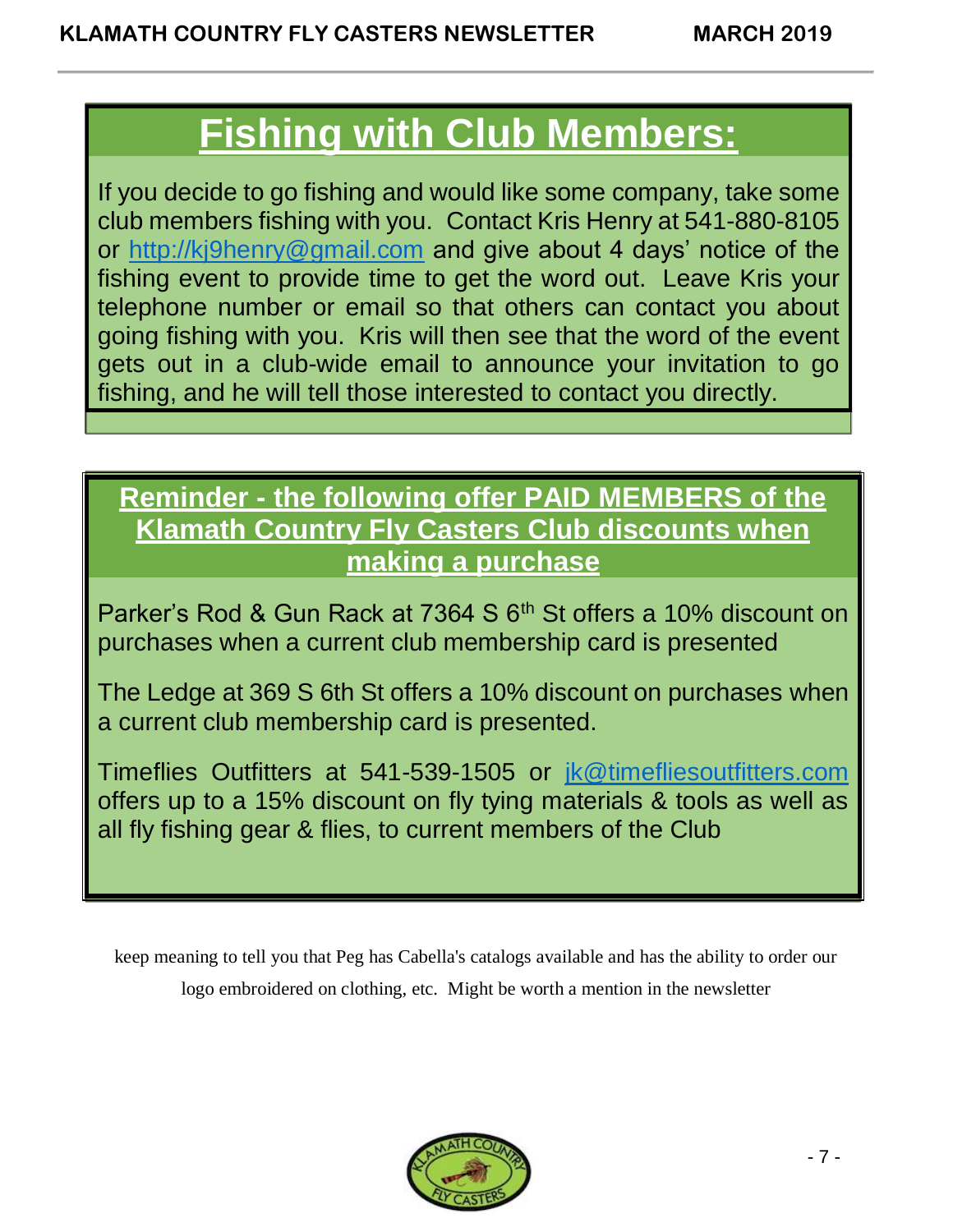# **INDISPENSABLE FLIES, by Ralph Carestia**

### **RC Damsel**



If you live near and fish lake or slow moving stream, you likely see damsel flies. In lakes, they make up a large part of the diet of insects the trout eat. In fact, you might be surprised at how important they are. During the months of June, July and August, a common item found in the stomachs of trout was a mix of adult and nymph damsel flies. With this in mind, maybe it's a good idea to have a few imitations of adult and nymph damsel flies in your fly box.

Damsel nymphs are usually 1/2 to 1 inch long with a very streamlined body. They swim with a rhythmic wiggle that ceases when the nymph needs to rest. During the resting cycle, the nymph slowly drifts downward. By incorporating Marabou for the tail creates an animated movement of the fly in the water.

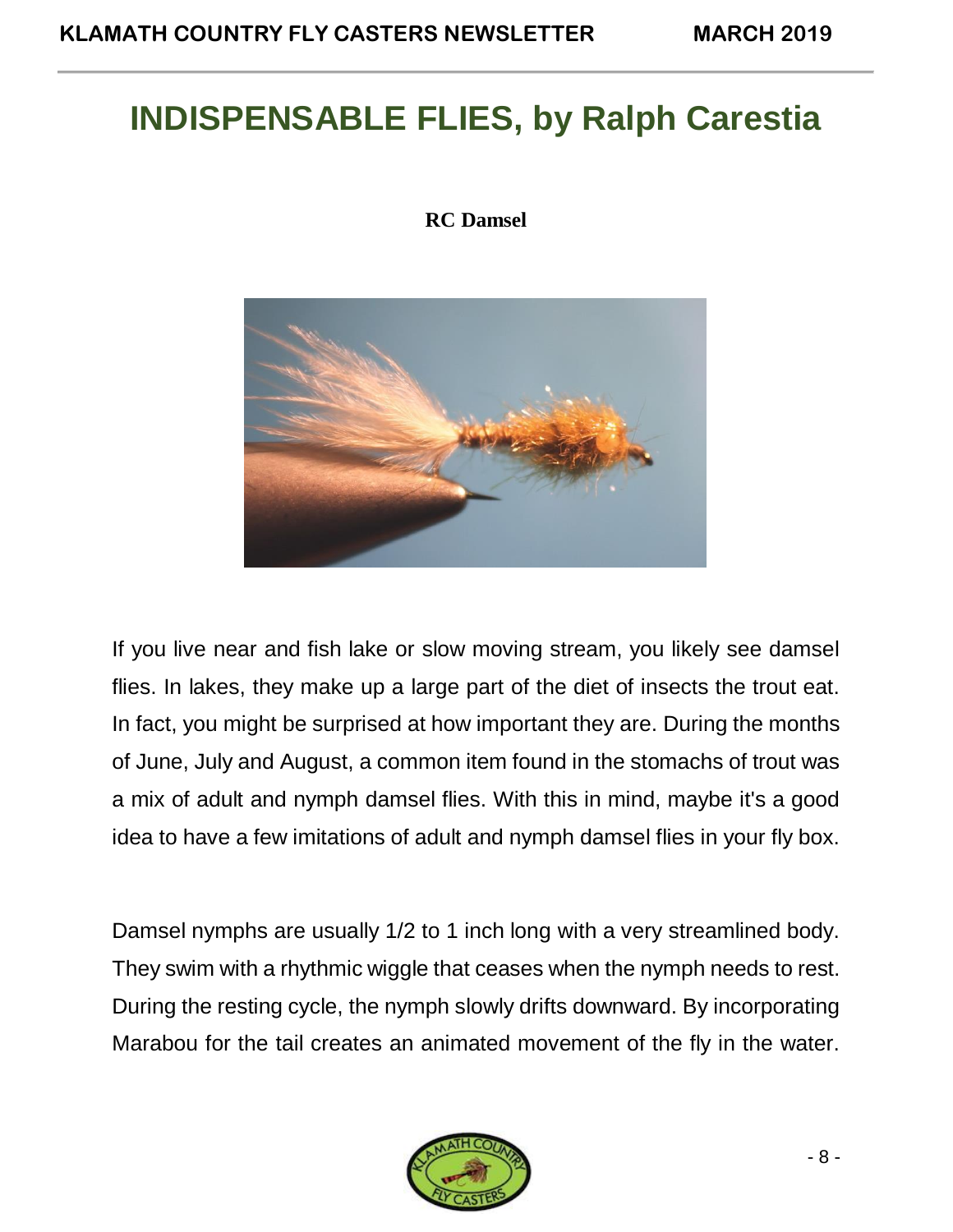The colors of the marabou are also adaptable to the various colors that damsel nymphs acquire, depending upon their environment.

Most of these colors are olive, tan, and peacock blue. An added benefit to this fly is that number of materials is kept to a minimum and it is easy to tie.

Imitation damselfly nymphs should be fished singly or as the point-fly of a team of nymphs. Floating or intermediate lines are the most effective, the fly being fished around the edges of weed beds.

## **Recipe:**

| Nymph, 2xlong - Tiemco 5212 or Tiemco 2313 |  |                                  |      |
|--------------------------------------------|--|----------------------------------|------|
| Olive, tan, peacock blue 70 denier         |  |                                  |      |
| Olive, tan, peacock blue marabou           |  |                                  |      |
| <b>Gold BR wire</b>                        |  |                                  |      |
| <b>Melted 25 Lb. test monofilament</b>     |  |                                  |      |
| Olive, tan, peacock blue emergent dubbing  |  |                                  |      |
| dubbing                                    |  |                                  | seal |
|                                            |  | Olive, tan, peacock blue Arizona | Semi |

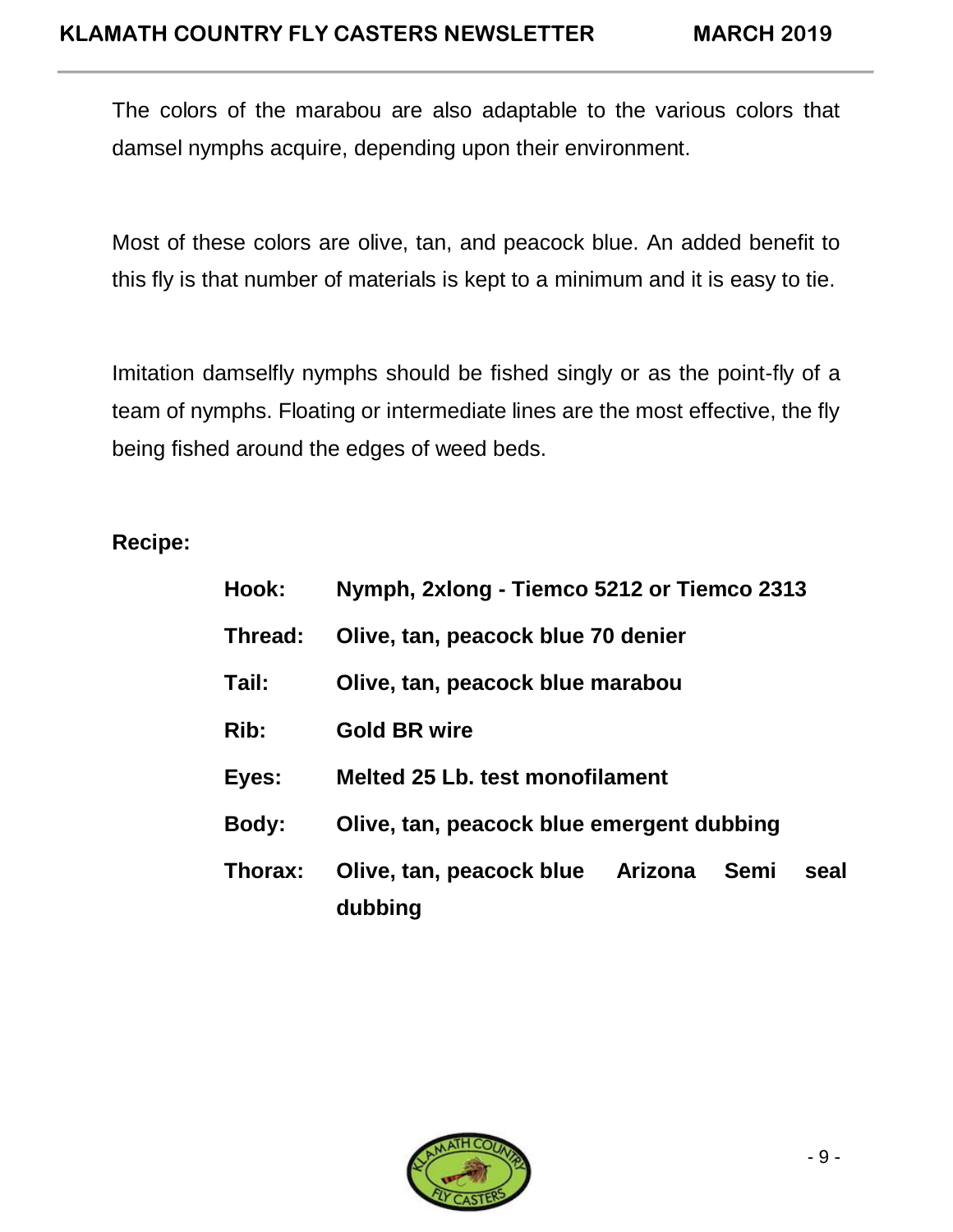### **Instructions:** *Tan Damsel*

1) Start the tying thread right behind the eye and build a smooth thread base to the middle of the hook and back to a point in front of the eye. Attach mono eyes with a series of figure-eight wraps, then apply a drop of Zap-a-Gap on the top and bottom to hold them in place. Wrap thread base from the eye to the hook bend.



2) Select six or eight bushy strands of marabou and strip them from the quill. Pinch the tips off the marabou. Measure these tips against the hook shank so they are equal to one shank length. Choose the ones that are most fluffy, which are found at the base of the plume. Attach them in at the bend and wrap up the body to form the tail.



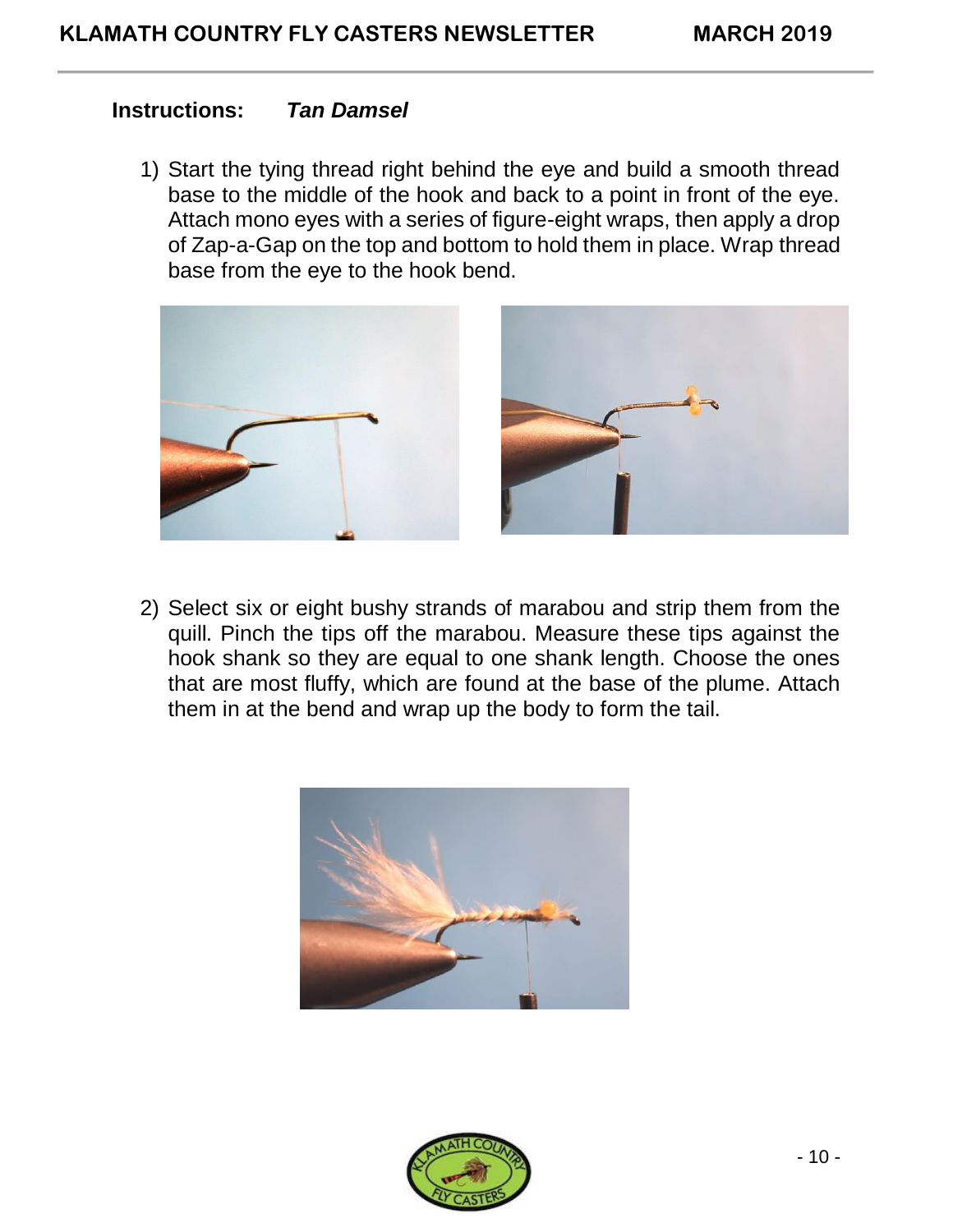3) Clip a length of gold wire and tie it in at the rear edge of the index point. There should only be a small layer of thread on the hook at the index area, not all the way down the shank.



4) Dub the thread with olive/brown Emergent dubbing and form a tapered thin abdomen from the base of the tails a point just behind the monofilament eyes on the shank.





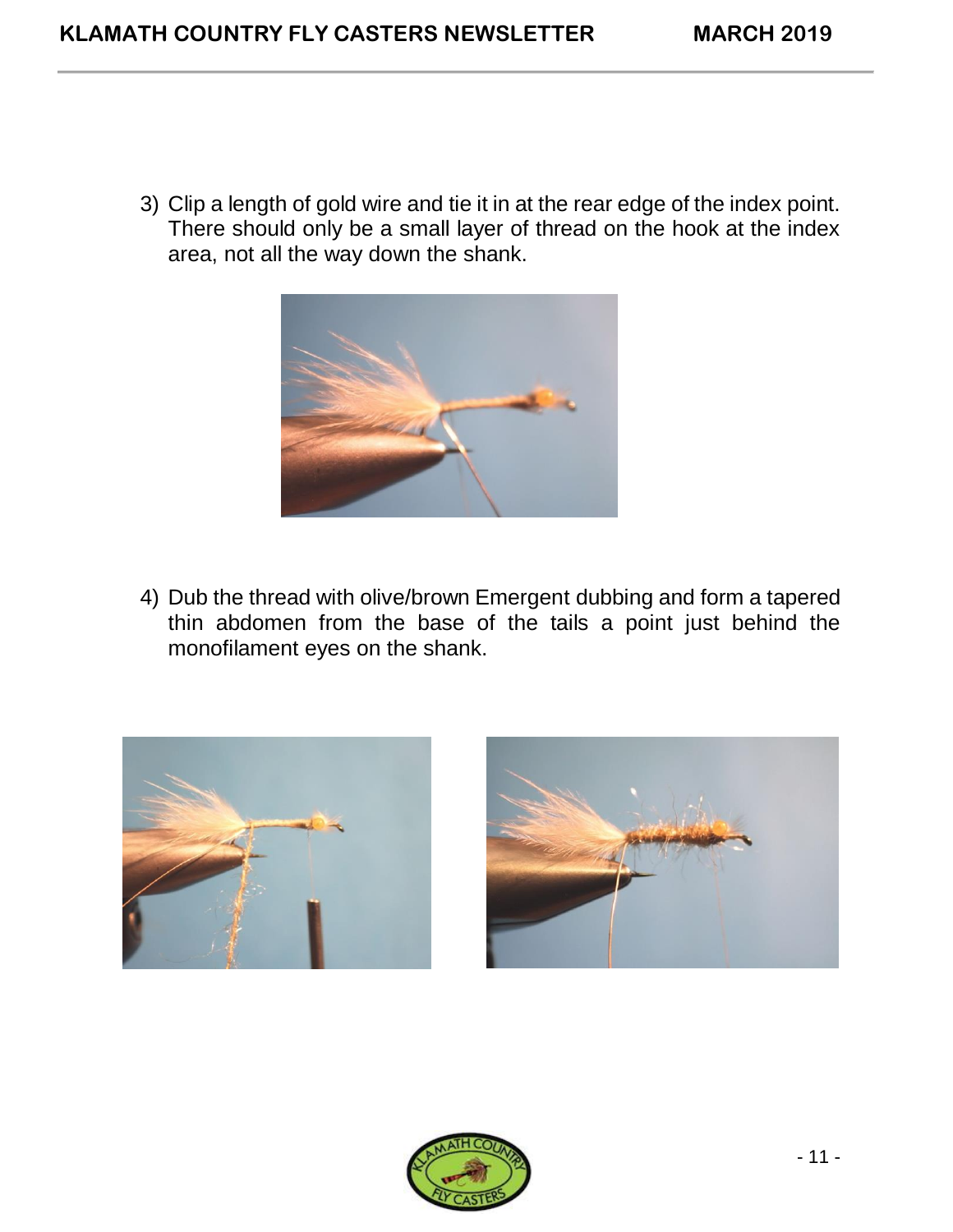5) Wrap the wire ribbing forward with five to seven spiraling turns to the point just behind the monofilament eyes on the shank.



6) Apply Arizona semi-seal dubbing of the same color onto the thread very loosely. The nature of this fly is unkempt and the loose dubbing contributes greatly to this effect. Pick out the dubbing on the thorax and abdomen with a wire dubbing brush. Really get after it to shag out the dubbing and create the halo effect.